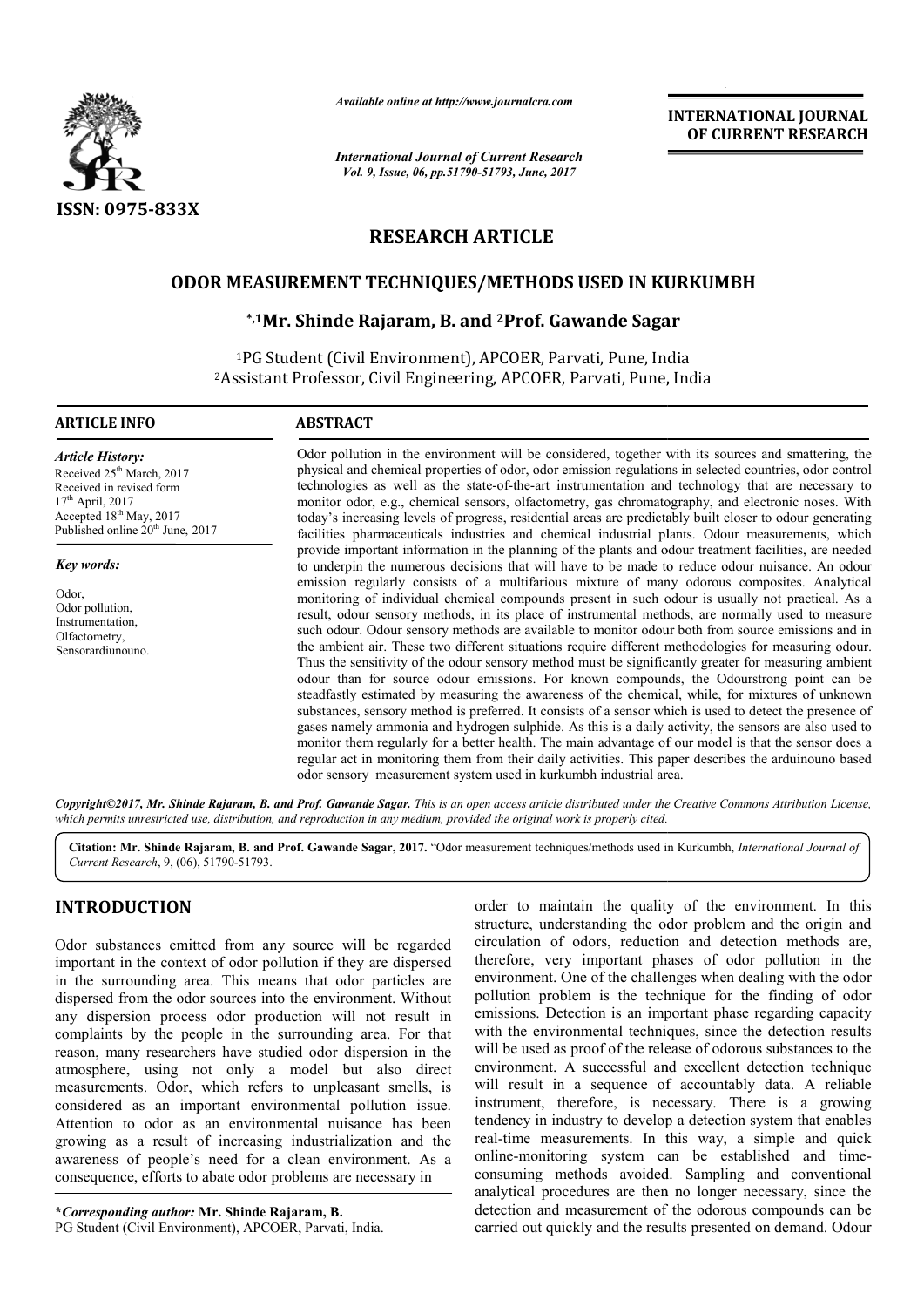pollution has distinctly different characteristics and is undoubtedly the most complex of all the air pollution problems. The land-use in India is complicated, as residential areas develop close to industrial regions the impacts from odorous substances generated from industrial activities (e.g. pulp & paper, distillery, sugar, bulk drug, pharmaceuticals, petrochemical and pesticides) result in increasing public complaints. Besides industrial activities unpleasant odour is generated from open sewer, polluted rivers A number of researches on the development of odor detection systems are currently being carried out to improve the present systems. The development of new, appropriate systems that are based on devices rather than on the human sensory system are important for increasing the acceptance by stakeholders and avoiding subjectivity in odor measurements. In this paper two points will be covered and are devoted to describe the relationship between odor. Pollution and the detection instrumentation

## **MATERIALS AND METHODOLOGY**

It consist two sensor sensed gases can be transmitted to a particular place for regular\ monitoring of them. This makes their work rather easier for them. The sensed gases can be transformed into signals so that a wireless communication can be established between the monitoring places where problem of odour. Hence a proper reading can be provided to them and their surroundings. Also their health conditions can be maintained in a better way which will increase their immune system. The main backbone of our proposed model is the odour sensor it consist two sensor i.e. ammonia (CH3) MQ136 and hydrogen sulfide (H2S) MQ135 sensor, display, 12 volt power supply etc. MQ136 gas sensor has high sensitity to Hydrogen sulfide, Low sensitivity for other combustible gas. It is with low cost and suitable for different application. It has good sympathy to H2S gas in extensive range, and has advantages such as long lifecycle, low cost and simple drive circuit &etc.



### **Methodology**

Measuring odor can be accomplished in several ways: instrumental methods / chemical analysis, electronic methods and sensory test methods / olfactometry

### **1) Instrumental methods**

Methods have depend on mainly on the solicitation of gas chromatography (GC), including gas chromatography-mass spectrometry (GC-MS), since this mature separation technology is capable of the efficient separation required for analysis of complex mixtures of odour. In gas chromatography a mixture of volatile substances is injected into a column,

which separates the compounds based on their relative vapour pressures and polarities. The compounds are then detected as points, which have definite holding times and greatest areas, which can be used for qualitative and assessable strength of character, respectively.

### **2) Sensory methods (Olfactometry)**

Accurate measurement of odorous compounds and their impact have been challenging because these compounds possess widely varying physical and chemical properties and are present at concentrations ranging from high parts-per-million (ppm) to low parts-per-billion (ppb). Moreover, each odorant has a distinctiveodour and odourrecognition threshold which means that complexes, even if present at the same concentration, may have markedly different odour impacts.

The sensory methods used for measuring odour level include:

- a) Static dilution olfactometry
- b) Dynamic dilution olfactometry
- I) Free choice
- II) Forced choice

### **a) Static Dilution Olfactometry**

In Stationary dilution a sample of odorous gas is diluted in 100 ml glass squirt at various attenuation levels. The diluted samples are expelled into the nostrils of the panelists. The odour detection threshold is determined graphically from the dilution levels and panelist response data. A panel of eight panelists is preferred The American Society for Testing and Materials (ASTM D-1391) static dilution / syringe method was developed in 1978 and was withdrawn by the ASTM E-18 Committee on March 29, 1986, however, the procedure is still in use, principally in the USA.

### **b) Dynamic Dilution Olfactometry**

A dynamic olfactometer provides a continuous and constant diluted odour stimulus by mixing controlled flows of sample and odourless air. With forceful methods, larger samples are used and dilutions are offered at more reproducible flow rates and for longer duration for panelists to evaluate. The presentation of odorous sample dilutions to panellists and their responses depend on three sensory effects: judgment criterion, expectation and revision. The judgment measure determines how the panelist is to reaction when asked whether or not an odour is sensed. This is the case particularly when a single stimulus is presented and a yes or no answer is requested as to the sensation of odour. The anticipation effect is a tendency to expect an odour to occur when odorless or weak samples are consecutively presented. The adaptation effect is a temporary loss of sensitivity after smelling an odour. When a weedyodour is noticedprimarily, the same odour may not be detected again after smelling a stronger odour unless the panelist has sufficient time to recover his or her olfactory sense.

### **III)Sensory Test Methods**

In my study Arduinouno based odor sensory measurement system is used for measurement of intensity of odor. In kurkumbh industrial area number of odour compounds is emitted from different industries i.e. ammonia, mercaptant, hydrogen sulfide, carbon dioxide, nitrogen etc. It was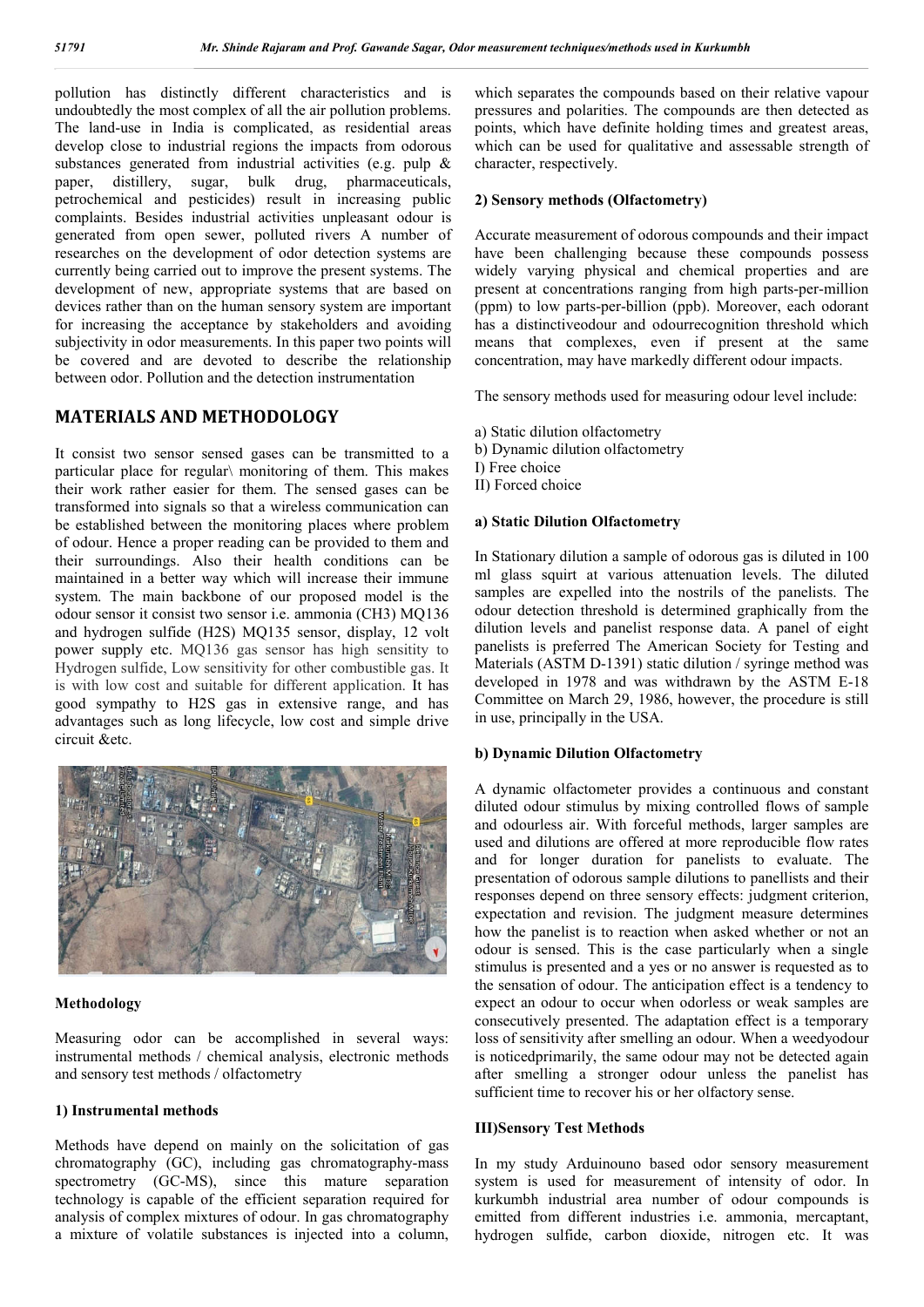developed based on existing theoretical framework on evaluation of odor, covering the measurement of gases (H2S and NH3), olfactory perception and assessment of climate conditions at the time of measurement. The methodology was validated by evaluating odor at 9 different points (in areas near the pharmaceutical industries) in the kurkumbh near daund district pune chemical analysis were applied for detection of odors in this work, and the methodology applied was olfactory evaluation with the aid of a device for measuring gases Quantitative measurements of the gases H2S and NH3 were carried out using the equipment portable gas detector (measurement of H2S and NH3) which has a detection limit of H2S and NH3 ranging from 0 to 300 ppm. The temperature and relative humidity were determined from metrological data and the wind direction was determined by using pavanreka wind rose software. The quantitative determination of the gases was performed on a 5-minute period.in the sensory method use arduinouno based gas measurement system it consist two sensor (ammonia (CH3) MQ136 and hydrogen sulfide (H2S) MQ135 sensor), display (40x2) and power 5 volts. This method is best for monitoring and the measurement of different type of odor in the kurkumbh industrial area. As compare to all other method of measurement of odor in that area arduino based sensor method is most feasible.

#### **a) Circuit diagram of Arduino Uno based sensor**

Arduino/Genuino Uno is a microcontroller board based on the ATmega328P. It consist 14 digital input/output pins out of 6 can be used as PWM outputs and 6 analog inputs, a 16 MHz quartz crystal, a USB connection, a power jack, an ICSP header and a reset button. It contains everything needed to support the microcontroller; simply connect it to a computer with a USB cable or power it with a AC-to-DC adapter or battery to get started.

#### **Circuit Diagram and Technical Specifications**





| Microcontroller             | ATmega328P                           |
|-----------------------------|--------------------------------------|
| <b>Operating Voltage</b>    | 5V                                   |
| Input Voltage (recommended) | $7 - 12V$                            |
| Input Voltage (limit)       | $6 - 20V$                            |
| Digital I/O Pins            | 14 out of which 6 provide PWM output |
| PWM Digital I/O Pins        | 6                                    |
| Analog Input Pins           | 6                                    |
| DC Current per I/O Pin      | $20 \text{ mA}$                      |
| DC Current for 3.3V Pin     | $50 \text{ mA}$                      |
| Flash Memory                | 32 KB (ATmega328P) of which 0.5 KB   |
|                             | used by bootloader                   |
| <b>SRAM</b>                 | 2 KB (ATmega328P)                    |
| <b>EEPROM</b>               | 1 KB (ATmega328P)                    |
| Clock Speed                 | 16 MHz                               |
| <b>LED BUILTIN</b>          | 13                                   |
| Length                      | 68.6 mm                              |
| Width                       | 53.4 mm                              |
| Weight                      | 25g                                  |

#### **b) MQ136 Gas Sensor for Hydrogen Sulfide:**

Sensitive material of MQ136 gas sensor is SnO2, which with lower conductivity in clean air. When H2Sgas exists, the sensor's conductivity gets higher along with the gas concentration rising. Users can convert the change of conductivity to correspond outputsignal of gas concentration through a simple circuit. MQ136 gas sensor has high sensitivity to H2S gas, also can measure carbon-based gas together with sulfur well. It a kind of low-cost sensor for kinds of applications. It has respectable sensitivity to H2S gas in wide range, and has advantages such as long lifecycle, low cost and simple drive circuit &etc. industrial H2S gas leakage alarm and portable H2S gas detector.

#### **c) MQ135 Gas Sensor for Ammonia gas**

Sensitive material of MQ135 gas sensor is  $SnO<sub>2</sub>$  which with lesser conductivity in fresh air. When the target combustible gas exist, The sensor's conductivity is more higher along with the gas concentration rising. Please use simple electro circuit,